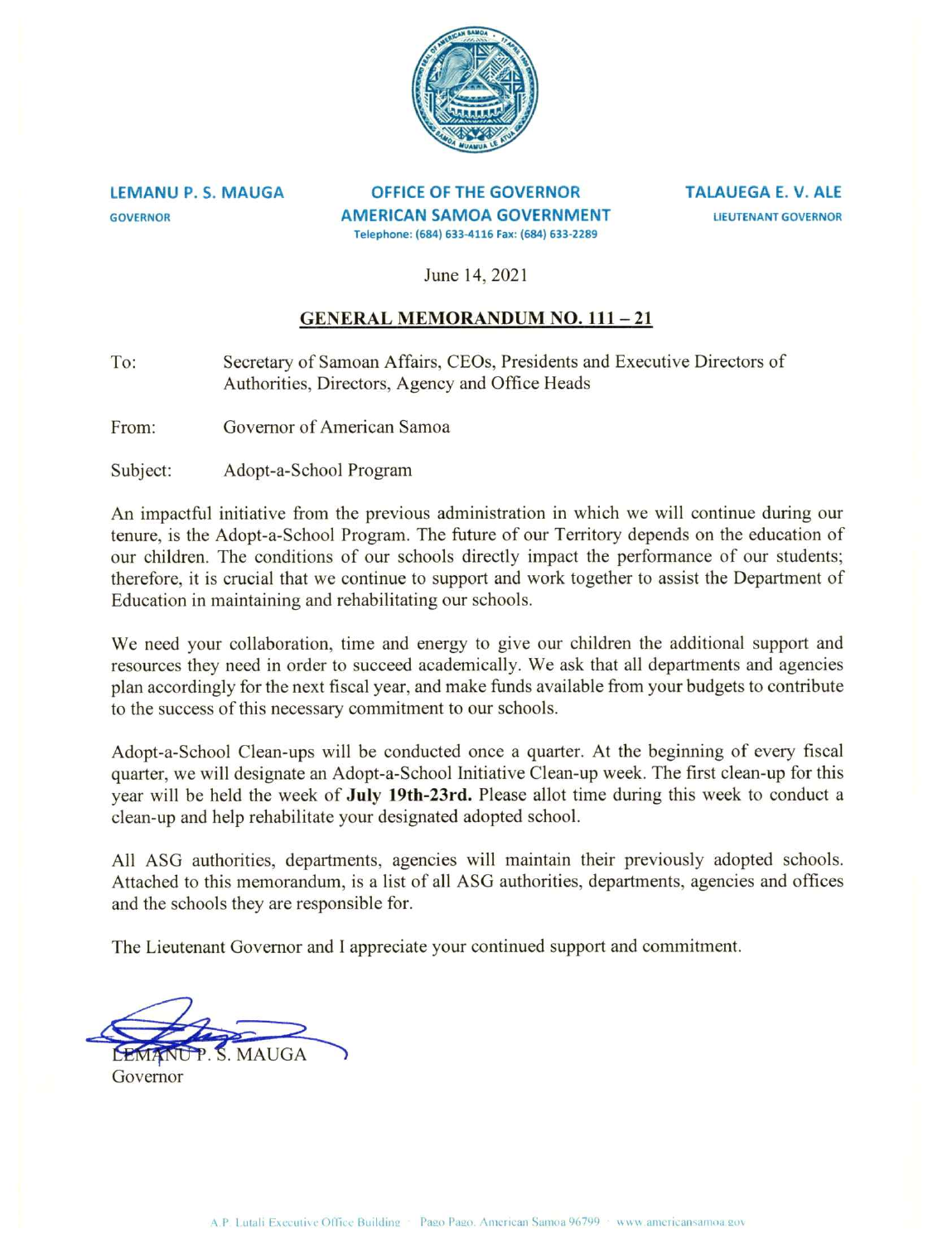| <b>Public Schools (Elementary)</b>      | Assigned ASG authorities, departments, and agencies           |
|-----------------------------------------|---------------------------------------------------------------|
| 1 Alataua II Elementary School          | <b>FONO</b>                                                   |
| 2 Leone Midkiff Elementary School       | Procurement Office                                            |
| 3 Lupelele Elementary School            | Property Management (ECE) Voc Rehab/TEO/Election (Elementary) |
| 4 Pavaia'i Elementary School            | Department of Homeland Security and Legal Affairs             |
| 5 Siliaga (Aoloau) Elementary School    | <b>OPAD</b> and Art Council                                   |
| 6 Manulele Elementary School            | Sports Complex and Marine Wildlife                            |
| 7 Tafuna Elementary School              | KVZK OPI, and Department of Samoan Affairs                    |
| 8 Matafao Elementary School             | DPW and Public Library                                        |
| 9 Pago (Coleman) Elementary School      | DOH and DOE                                                   |
| 10 Leatele (Fagasa) Elementary School   | Budget Office and Public Defenders Office                     |
| 11 Aua Elementary School                | Department of Treasury                                        |
| 12 Afonotele Elementary School          | Department of Administrative Services                         |
| 13 Mt. Alava (Vatia) Elementary School  | Department of Administrative Services                         |
| 14 Lauli'i Elementary School            | Department of Treasury                                        |
| 15 Masefau Elementary School            | DOC, Shipyard, DOE                                            |
| 16 Alofau Elementary School             | Port of Administration Office                                 |
| 17 Olomoana (Aoa) Elementary School     | Criminal Justice and Planning Agency                          |
| 18 Matatula Elementary School           | Port of Administration Office                                 |
| 19 Aunu'u (AP Lutali) Elementary School | <b>DPW</b>                                                    |
| 20 Faleasao Elementary School           | DPW, GO, and TAOA (Staff in Manu'a)                           |
| 21 Fitiuta Elementary School            | DPW, DOH and Samoan Affairs (Staff in Manu'a)                 |
| 22 Olosega Elementary School            | <b>ASPA</b>                                                   |
| 23 Fagali'i Elementary School           | <b>DPW</b>                                                    |

| Public Schools (High School)    | Assigned ASG authorities, departments, and agencies      |
|---------------------------------|----------------------------------------------------------|
| Leone High School               | <b>ASTCA</b>                                             |
| 2 Tafuna High School            | Department of Human and Social Services/LBJ              |
| 3 Nu'uuli Voc. Tech High School | Department of Human Resources                            |
| 4 Samoana High School           | ASPA and DPS                                             |
| 5 Faga'itua High School         | GO, Medicaid, VA, Voc. Rehab, ODAPM, ASHPO, SC, INS, TAO |
| 6 Ta'u Manu'a High School       | ASPA                                                     |